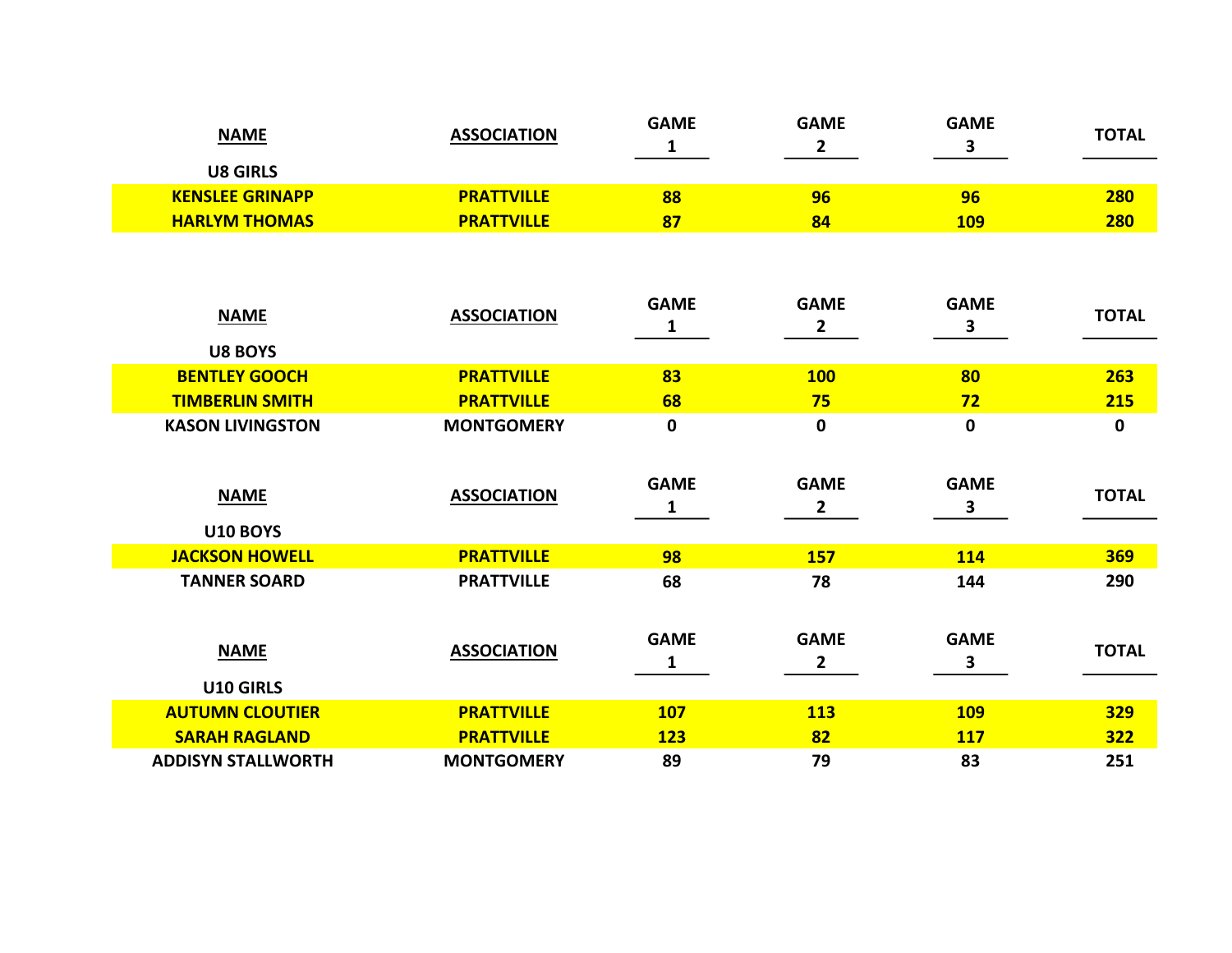| <b>NAME</b>              | <b>ASSOCIATION</b> | <b>GAME</b> | <b>GAME</b><br>2 | <b>GAME</b> | <b>TOTAL</b> |
|--------------------------|--------------------|-------------|------------------|-------------|--------------|
| <b>U12 BOYS</b>          |                    |             |                  |             |              |
| <b>ZACHARY GOOCH</b>     | <b>PRATTVILLE</b>  | <b>170</b>  | <b>120</b>       | <b>128</b>  | 418          |
| <b>DYLAN RAGLAND</b>     | <b>PRATTVILLE</b>  | <b>137</b>  | <b>134</b>       | <b>128</b>  | <b>399</b>   |
| <b>CONNOR GOOCH</b>      | <b>PRATTVILLE</b>  | 84          | <b>104</b>       | <b>166</b>  | 354          |
| <b>WILLIAM DAVIS III</b> | <b>AUBURN</b>      | 101         | 102              | 122         | 325          |
| <b>DRAKE ABBOTT</b>      | <b>PRATTVILLE</b>  | 0           | 0                |             | 0            |

| <b>NAME</b>                 | <b>ASSOCIATION</b> | <b>GAME</b>      | <b>GAME</b><br>$\mathbf{2}$ | <b>GAME</b><br>3 | <b>TOTAL</b> |
|-----------------------------|--------------------|------------------|-----------------------------|------------------|--------------|
| U12 GIRLS                   |                    |                  |                             |                  |              |
| <b>SADIE STOJAK</b>         | <b>PRATTVILLE</b>  | <b>118</b>       | <b>147</b>                  | <b>107</b>       | 372          |
| <b>ANNAMARIE HUNT-LEWIS</b> | <b>PRATTVILLE</b>  | 123              | 111                         | 134              | 368          |
| <b>NAME</b>                 | <b>ASSOCIATION</b> | <b>GAME</b><br>1 | <b>GAME</b><br>2            | <b>GAME</b><br>3 | <b>TOTAL</b> |
| <b>U15 BOYS</b>             |                    |                  |                             |                  |              |
| <b>RYAN BEST</b>            | <b>PRATTVILLE</b>  | 207              | <b>171</b>                  | <b>160</b>       | 538          |
| <b>JOHN HOWELL</b>          | <b>PRATTVILLE</b>  | <b>150</b>       | <b>191</b>                  | <b>162</b>       | 503          |
| <b>JAQUAN EADS</b>          | <b>AUBURN</b>      | <b>159</b>       | <b>159</b>                  | <b>172</b>       | 490          |
| <b>SETH WILSON</b>          | <b>PRATTVILLE</b>  | <b>159</b>       | <b>161</b>                  | <b>166</b>       | 486          |
| <b>PHILIP LYONS</b>         | <b>PRATTVILLE</b>  | <b>158</b>       | <b>157</b>                  | <b>136</b>       | 451          |
| <b>JAMES HUTCHINSON</b>     | <b>AUBURN</b>      | <b>162</b>       | <b>103</b>                  | <b>167</b>       | 432          |
| <b>ELIJAH BRACY</b>         | <b>MONTGOMERY</b>  | 166              | 126                         | 139              | 431          |
| <b>SHAWN WAINWRIGHT</b>     | <b>PRATTVILLE</b>  | 134              | 90                          | 80               | 304          |
| <b>SKYLER SMITH</b>         | <b>PRATTVILLE</b>  | 107              | 95                          | 95               | 297          |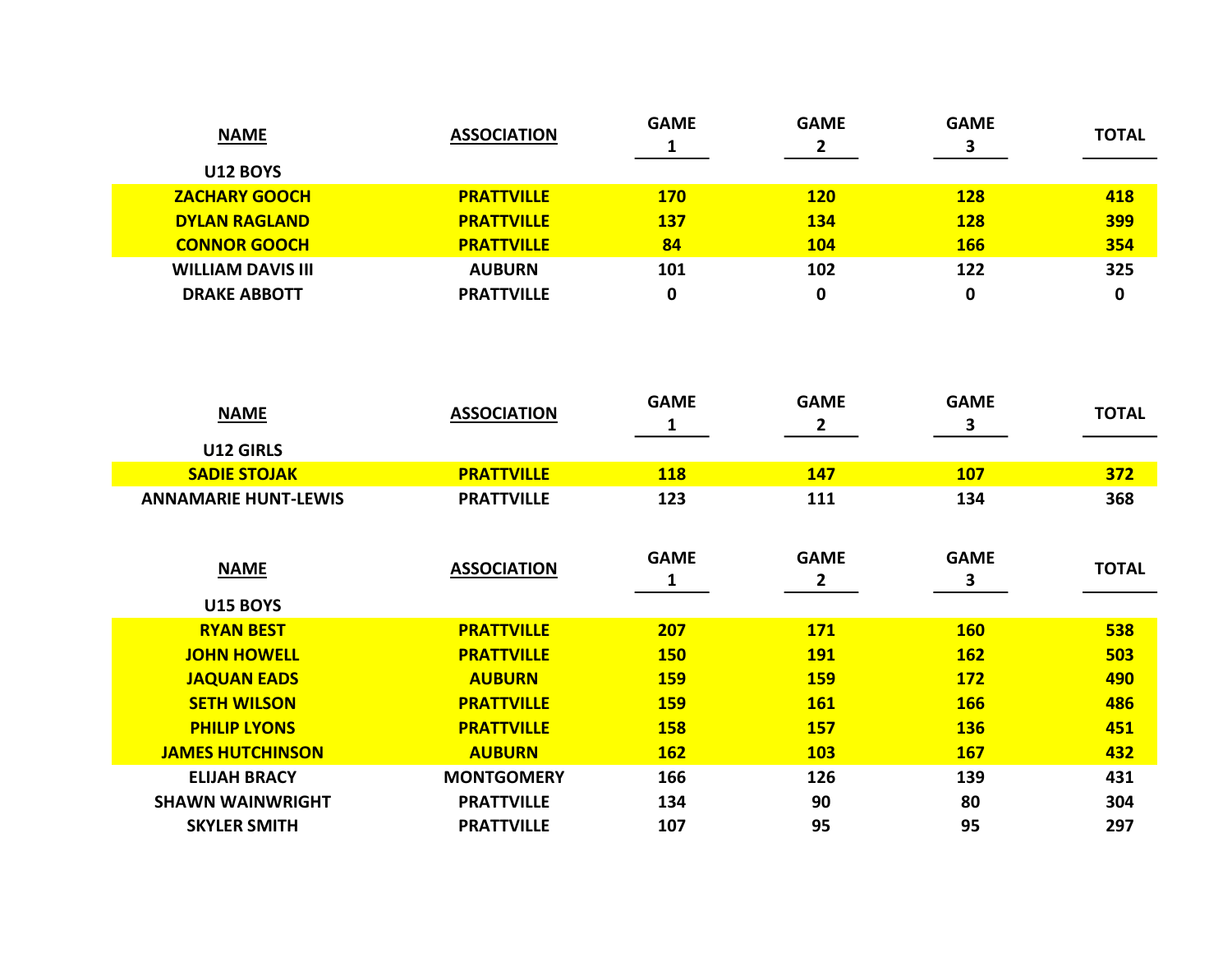| <b>MASON STALLWORTH</b>    | <b>MONTGOMERY</b>  | 96          | 77             | 75           | 248          |
|----------------------------|--------------------|-------------|----------------|--------------|--------------|
| <b>HUNTER BASTIAN</b>      | <b>AUBURN</b>      | 0           | $\mathbf 0$    | 0            | 0            |
|                            |                    |             |                |              |              |
| <b>NAME</b>                | <b>ASSOCIATION</b> | <b>GAME</b> | <b>GAME</b>    | <b>GAME</b>  | <b>TOTAL</b> |
|                            |                    | 1           | $\overline{2}$ | $\mathbf{3}$ |              |
| U15 GIRLS                  |                    |             |                |              |              |
| <b>MAGGIE RAGLAND</b>      | <b>PRATTVILLE</b>  | <b>145</b>  | <b>161</b>     | <b>164</b>   | 470          |
| <b>ALYSSIA OTT</b>         | <b>PRATTVILLE</b>  | <b>134</b>  | <b>167</b>     | <b>138</b>   | 439          |
| <b>MADISON MORGAN</b>      | <b>PRATTVILLE</b>  | <b>138</b>  | <b>109</b>     | <b>100</b>   | 347          |
| <b>KHAMARI LIVINGSTON</b>  | <b>MONTGOMERY</b>  | 89          | 119            | 95           | 303          |
| <b>HALEIGH HOLMES</b>      | <b>AUBURN</b>      | 0           | $\mathbf 0$    | 0            | 0            |
| <b>CHASSITY ABBOTT</b>     | <b>PRATTVILLE</b>  | $\mathbf 0$ | $\mathbf 0$    | 0            | 0            |
|                            |                    |             |                |              |              |
|                            |                    | <b>GAME</b> | <b>GAME</b>    | <b>GAME</b>  |              |
|                            |                    |             |                |              |              |
| <b>NAME</b>                | <b>ASSOCIATION</b> |             |                |              | <b>TOTAL</b> |
| <b>U18 BOYS</b>            |                    | 1           | $\mathbf{2}$   | 3            |              |
| <b>CALEB KORNOSKY</b>      | <b>MONTGOMERY</b>  | <b>186</b>  | 200            | <b>160</b>   | 546          |
| <b>BRADLEY MORGAN</b>      | <b>PRATTVILLE</b>  | <b>152</b>  | <b>162</b>     | 203          | 517          |
| <b>BRADLEY BAUMGARDNER</b> | <b>MONTGOMERY</b>  | <b>126</b>  | <b>162</b>     | <b>197</b>   | 485          |
| <b>VASHAUN HOLMES</b>      | <b>PRATTVILLE</b>  | <b>143</b>  | <b>172</b>     | <b>163</b>   | 478          |
| <b>JUSTIN CAUTHEN</b>      | <b>PRATTVILLE</b>  | <b>146</b>  | <b>146</b>     | <b>140</b>   | 432          |
| <b>BRAXTON VINSON</b>      | <b>PRATTVILLE</b>  | <b>117</b>  | <b>140</b>     | <b>169</b>   | 426          |
| <b>GABRIEL STALLWORTH</b>  | <b>MONTGOMERY</b>  | 131         | 138            | 113          | 382          |
| <b>JIMMY HOWELL</b>        | <b>PRATTVILLE</b>  | 132         | 143            | 107          | 382          |
| <b>CALVIN GOLSAN</b>       | <b>PRATTVILLE</b>  | 103         | 111            | 89           | 303          |
| <b>JAYDEN BOWMAN</b>       | <b>AUBURN</b>      | $\mathbf 0$ | $\pmb{0}$      | 0            | 0            |